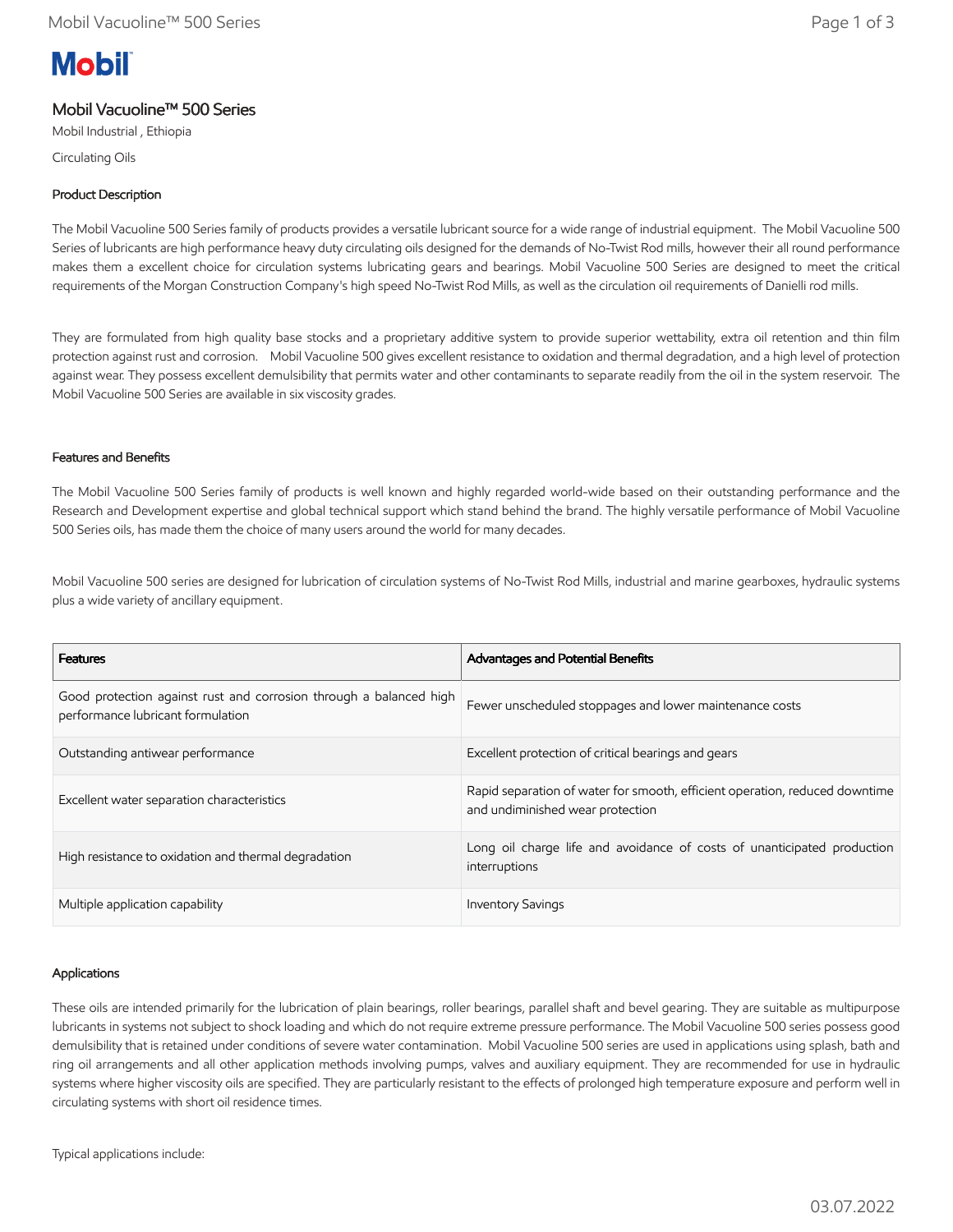## Mobil Vacuoline™ 500 Series Page 2 of 3

- No Twist Rod Mills
- Moderate duty spur, bevel, helical and herringbone gear units
- Circulating systems

 • Mobil Vacuoline 525, 528, 533 can also be used in hydraulic systems employing gear, vane, radial and axial piston pumps where high viscosity anti-wear hydraulic fluids are required.

 • Certain compressors and vacuum pumps handling air and inert gases provided the discharge temperatures do not exceed 150oC , not suitable for breathing air compressors

#### Specifications and Approvals

| This product has the following approvals:                          | 525 |
|--------------------------------------------------------------------|-----|
| DANIELI Type 21-0.597654.F BGV No Twist Stand Block-TMB/TFS Rev 15 |     |

| This product meets or exceeds the requirements of:   | 525 |
|------------------------------------------------------|-----|
| MORGOIL "No twist rod mill" Lubricants Specification |     |

#### Properties and Specifications

| Property                                                     | 525            | 528                 | 533                 | 537            | 546            | 548            |
|--------------------------------------------------------------|----------------|---------------------|---------------------|----------------|----------------|----------------|
| Grade                                                        |                | <b>ISO 150</b>      | <b>ISO 220</b>      | <b>ISO 320</b> | <b>ISO 460</b> | <b>ISO 680</b> |
| Copper Strip Corrosion, 3 h, 100 C, Rating, ASTM D130        | 1A             | 1A                  | 1A                  | 1A             | 1A             | 1A             |
| Demulsibility, Total Free Water, Non-EP Oils, ml, ASTM D2711 | 39             | 38                  | 36                  | 39             | 35             | 36             |
| Density @ 15 C, kg/l, ASTM D1298                             | 0.88           | 0.89                | 0.89                | 0.89           | 0.9            | 0.92           |
| Emulsion, Time to 37 mL Water, 54 C, min, ASTM D1401         | 15             |                     |                     |                |                |                |
| Emulsion, Time to 37 mL Water, 82 C, min, ASTM D1401         |                | 15                  | 15                  | 15             | 15             | 15             |
| Emulsion, Time to 40/37/3, 82 C, min, ASTM D1401             |                | 10                  | 15                  | 20             | 25             |                |
| FZG Scuffing, Fail Load Stage, A/8.3/90, ISO 14635-1         | 12             | 12                  | 12                  | 12             | 12             | 12             |
| Flash Point, Cleveland Open Cup, °C, ASTM D92                | 264            | 272                 | 284                 | 288            | 286            | 286            |
| Foam, Sequence I, Stability, ml, ASTM D892                   | $\overline{0}$ | $\mathsf{O}\xspace$ | $\mathsf O$         | $\mathbf 0$    | $\mathbf{0}$   | 0              |
| Foam, Sequence I, Tendency, ml, ASTM D892                    | 10             | 5                   | 5                   | 10             | 5              | $\mathsf{O}$   |
| Foam, Sequence II, Stability, ml, ASTM D892                  | $\overline{0}$ | $\mathsf{O}\xspace$ | $\mathsf O$         | $\overline{0}$ | $\mathbf{O}$   | 0              |
| Foam, Sequence II, Tendency, ml, ASTM D892                   | 0              | $\mathbf 0$         | $\mathbf 0$         | $\mathbf 0$    | $\mathbf{0}$   | 0              |
| Foam, Sequence III, Stability, ml, ASTM D892                 | 0              | $\mathsf{O}\xspace$ | $\mathsf{O}$        | $\mathbf{O}$   | $\mathbf 0$    | 0              |
| Foam, Sequence III, Tendency, ml, ASTM D892                  | $\mathbf 0$    | $\mathsf{O}\xspace$ | $\mathsf{O}\xspace$ | $\mathbf 0$    | $\mathsf{O}$   | $\mathsf{O}$   |
| Kinematic Viscosity @ 100 C, mm2/s, ASTM D445                | 10.7           | 14.4                | 18.8                | 24.4           | 29.4           | 36.9           |